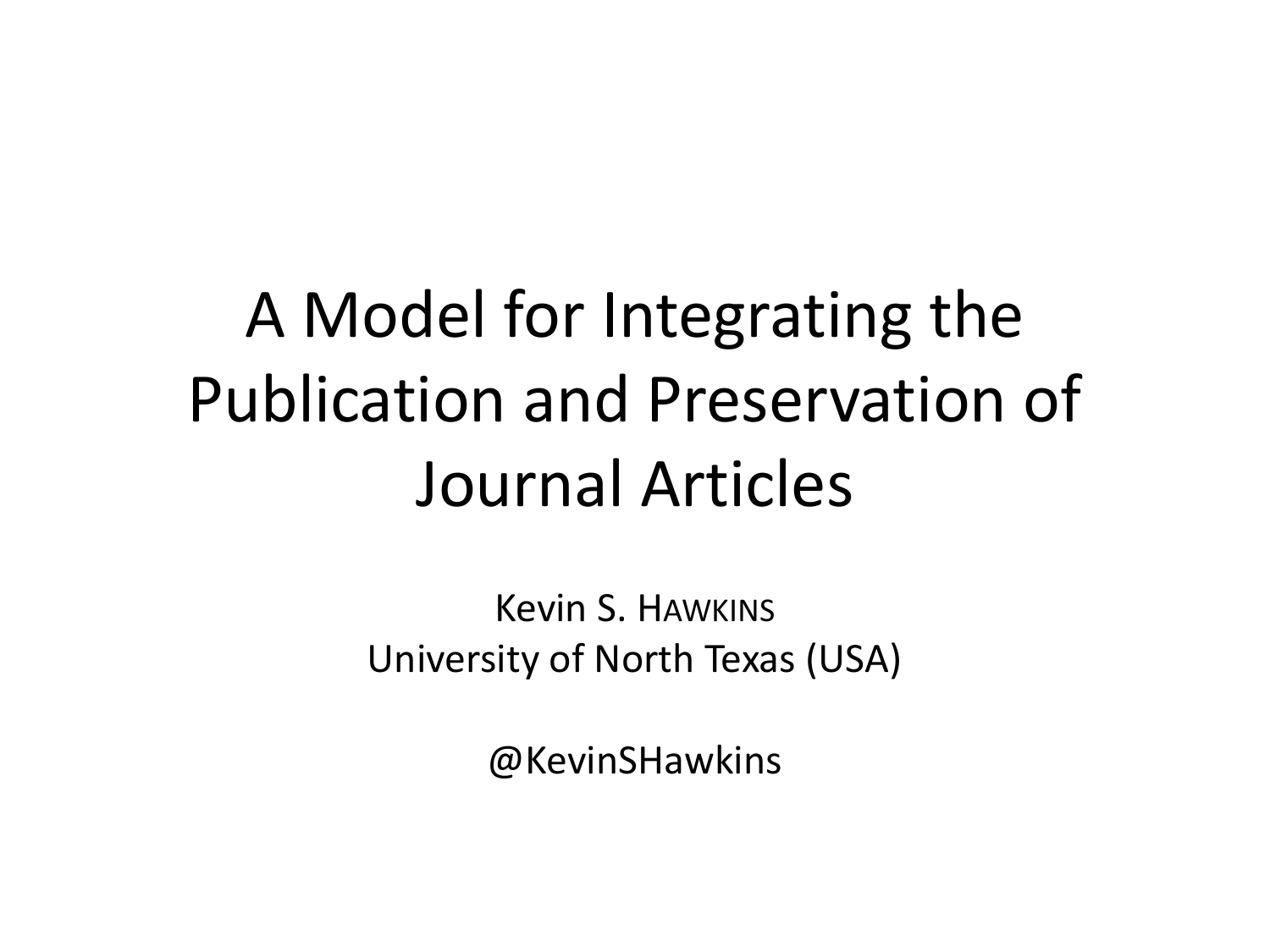## The deficit in journal preservation

While libraries once acquired and preserved paper copies of journal issues, today journals are usually hosted online by the publisher. How can libraries ensure preservation?

- Legal deposit requirement in national copyright law
- Acquire the right to keep a copy of issues from the period of subscription even after canceling a subscription
- LOCKSS and in some cases CLOCKSS: web crawling
- KB/Elsevier agreement, Portico, and in some cases CLOCKSS: publisher delivers all content to the archive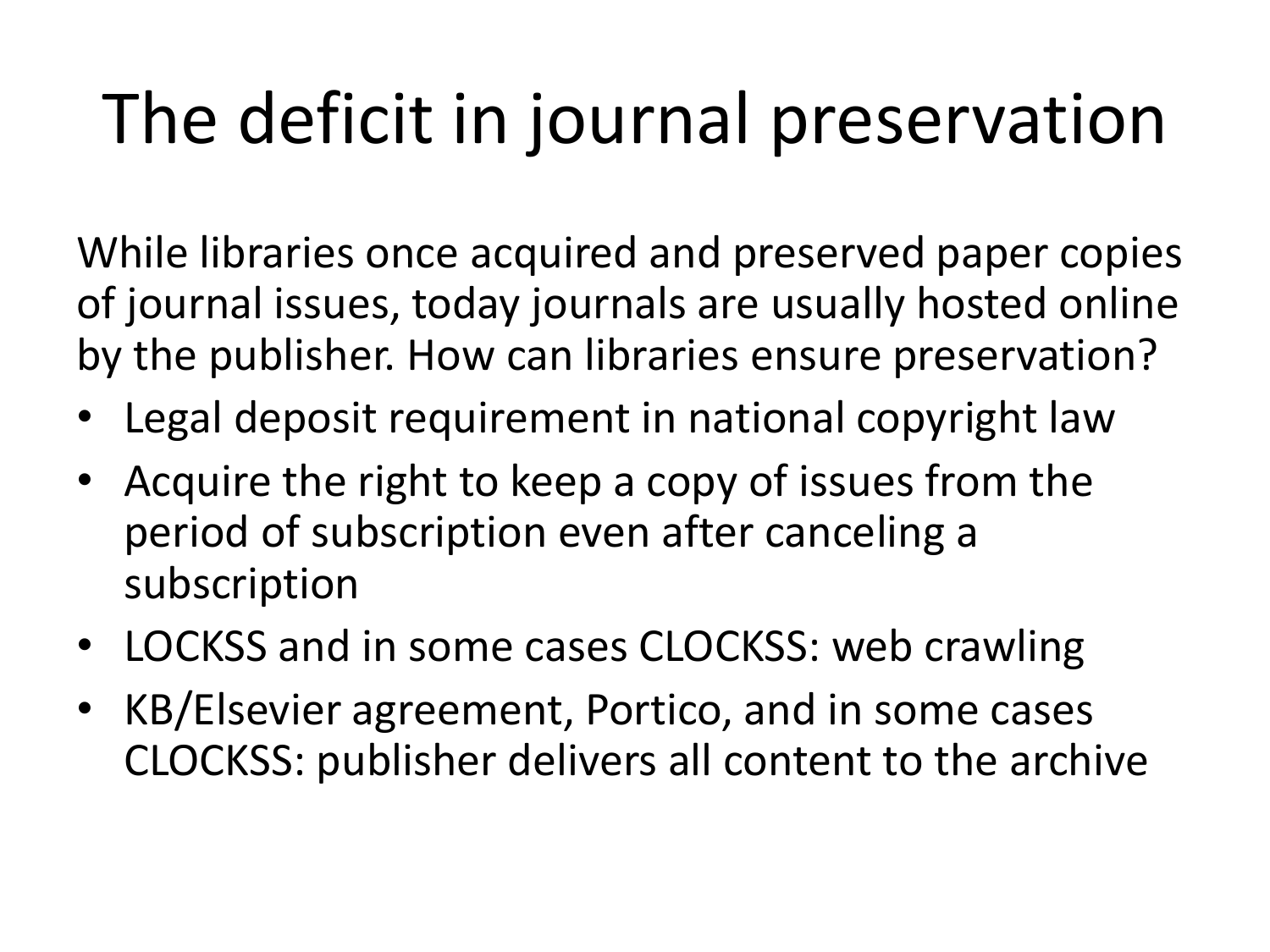What if libraries instead operated the very system used to publish journals?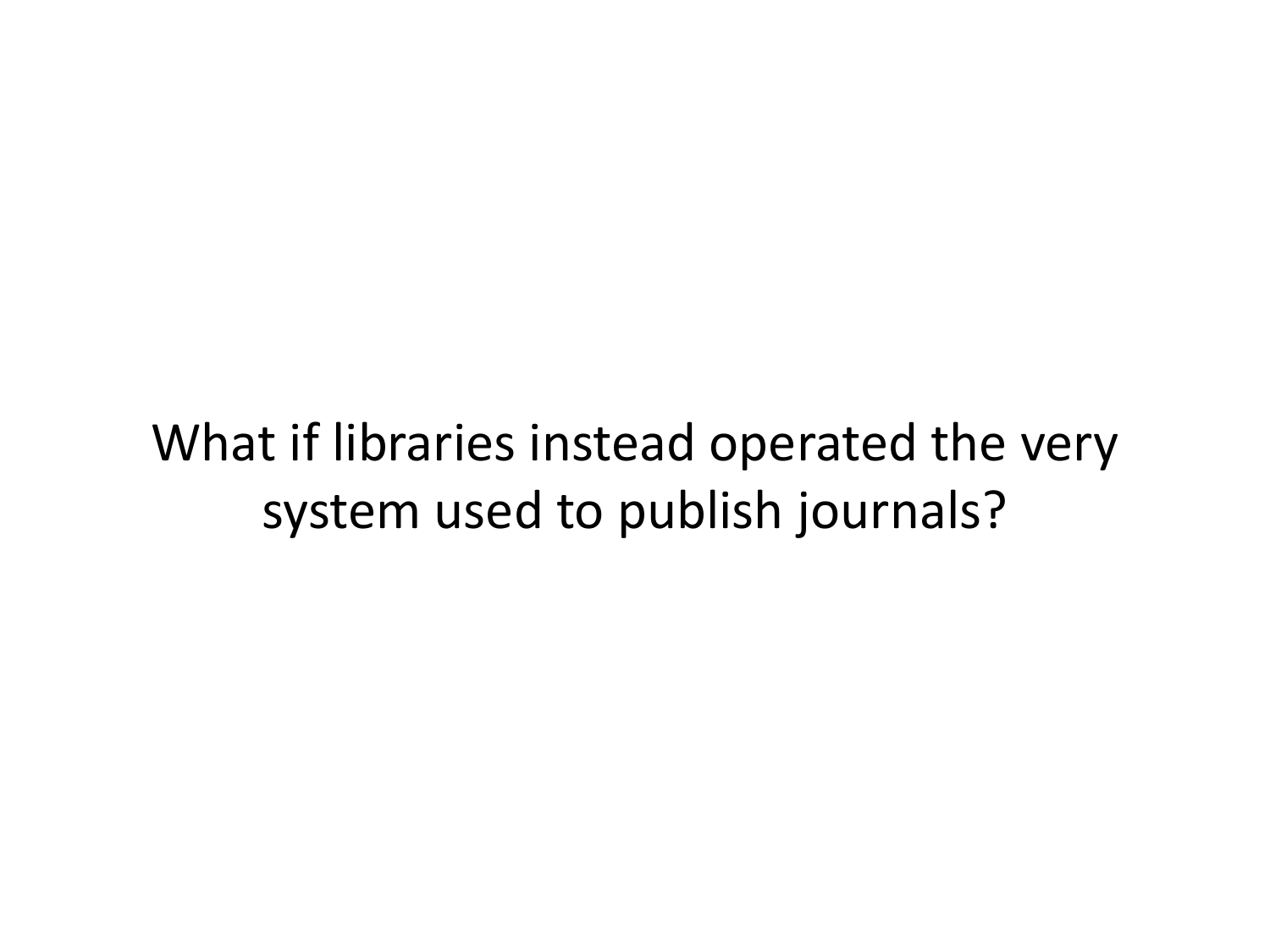## Library-based publishing

In North America, 43 out of 144 academic libraries responding to a survey in 2010 were offering publishing services to their university, usually on one of the following platforms:

- Open Journal Systems (OJS): an open-source all-in-one solution
- DSpace: open-source software for institutional repositories
- Digital Commons: a hosted platform from bepress

A Library Publishing Coalition survey in 2013 found that OJS and Digital Commons were the most commonly used platforms.

*With these platforms libraries cannot control software used to create files (usually PDFs) and therefore can only do bitwise preservation.*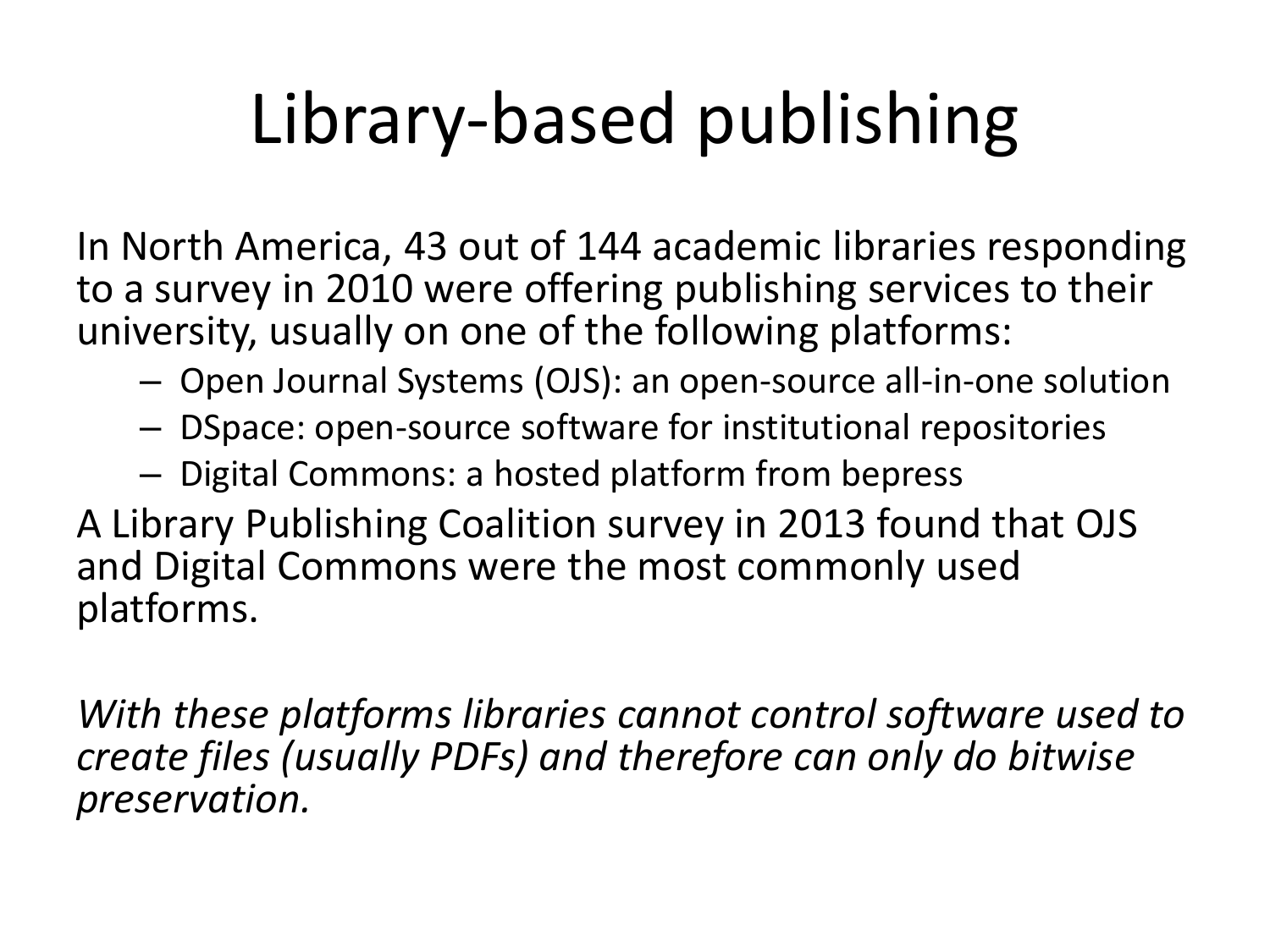#### Beyond bitstream preservation

In institutional repositories and OJS:

- Bitstream preservation leaves content at risk of format obsolescence.
- Data can be migrated to newer formats, but what if files are not well-formed in the first place?
- Even if you have valid files in a preservationquality format (e.g., PDF/A), you can't reformat for a non-paginated display or easily use with a screen reader or for data mining.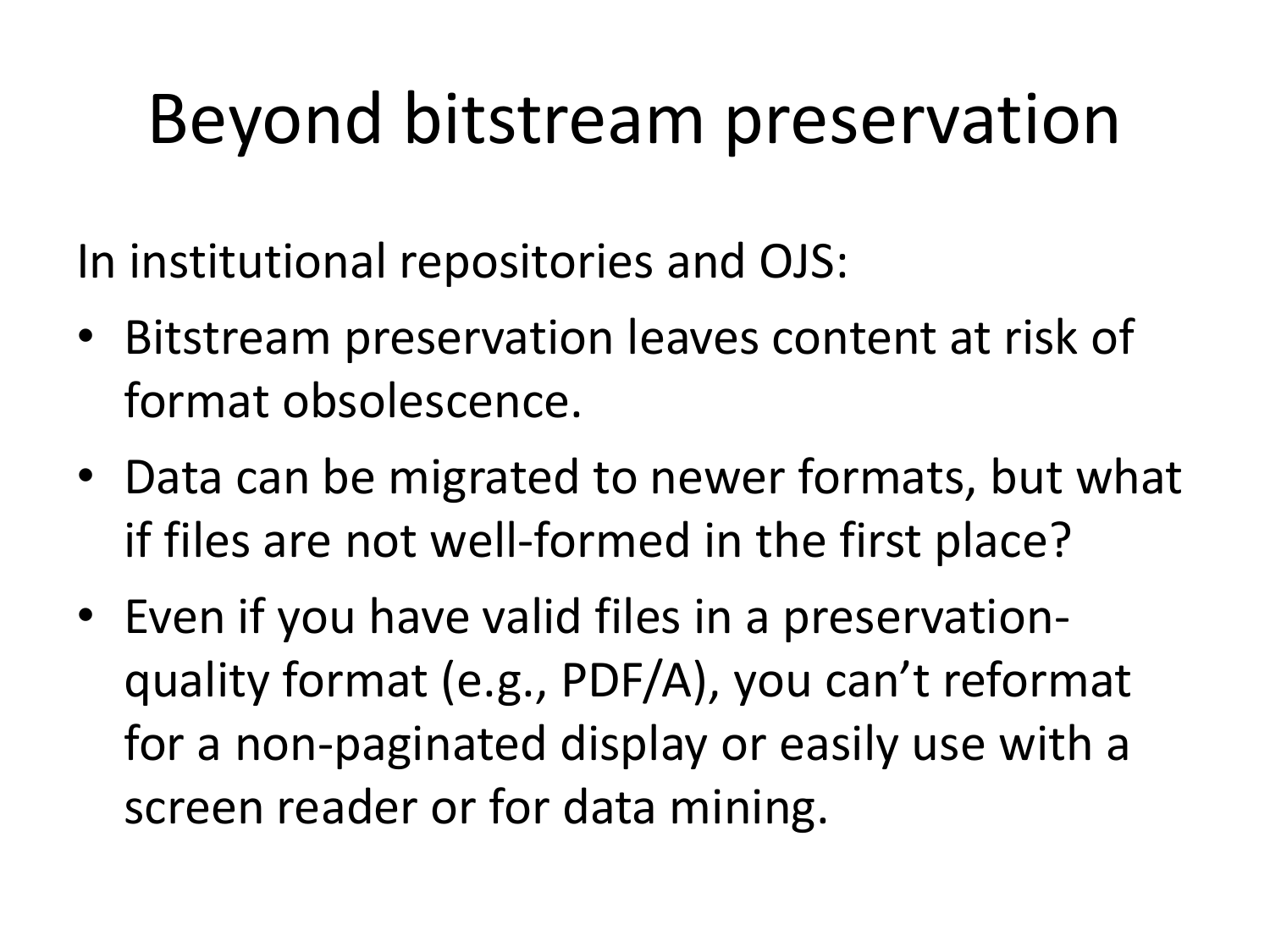#### HathiTrust

- a partnership of research libraries around the world
- a TRAC-certified shared digital repository
- over 11 million digitized volumes (512 terabytes of data)



# HATHI TRUST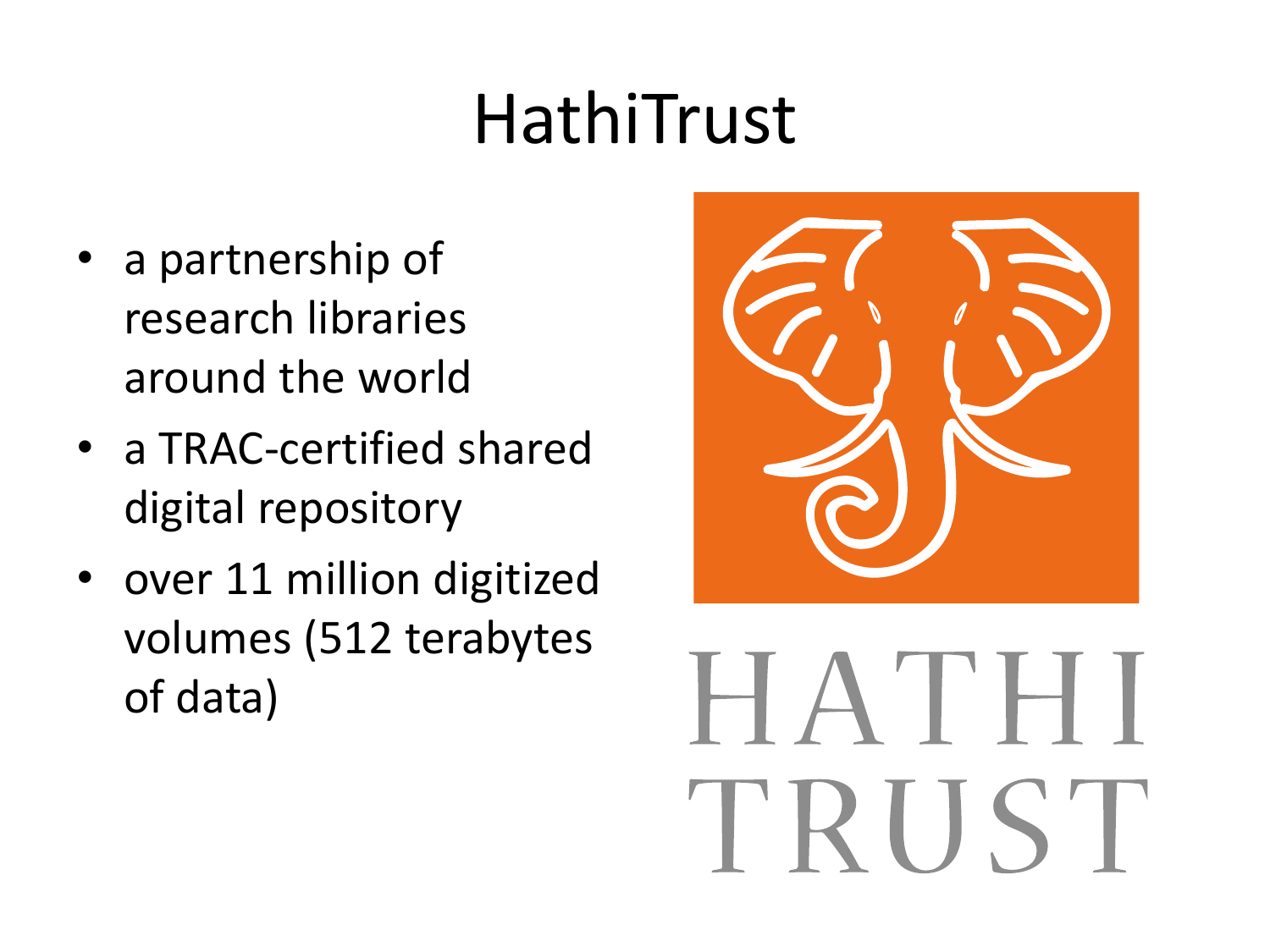### Why use HathiTrust?

- HathiTrust already archives and provides access to digitized library collections, so this shared digital repository is a natural place to archive and provide access to journal literature to ensure its long-term preservation and discoverability.
- We can build a system for publishing journals in which archiving happens as a byproduct of publication rather than after the fact.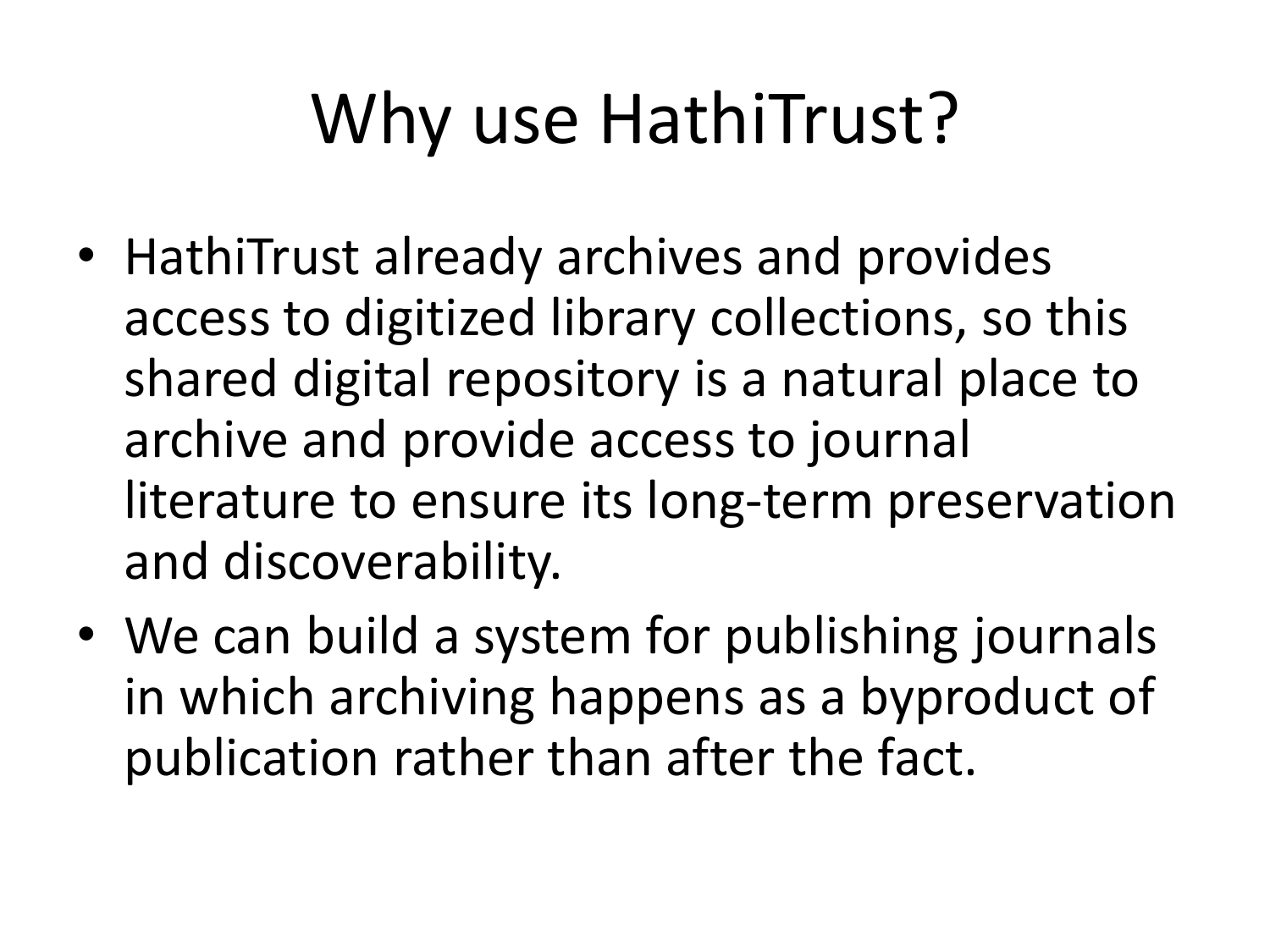#### Preservation-quality formats for borndigital journal articles in HathiTrust

- **JATS** (formerly the NLM DTDs) is an application of ANSI/NISO Z39.96–2012 for encoding journal articles in XML.
- **TIFF or JPEG 2000** for images, checked for validity before publication. (Only bitwise preservation for multimedia objects and supplementary material at this time.)
- **METS** for structural and preservation metadata.

*The University of Michigan Library is building a system for publishing journals and archiving them in HathiTrust using these formats.*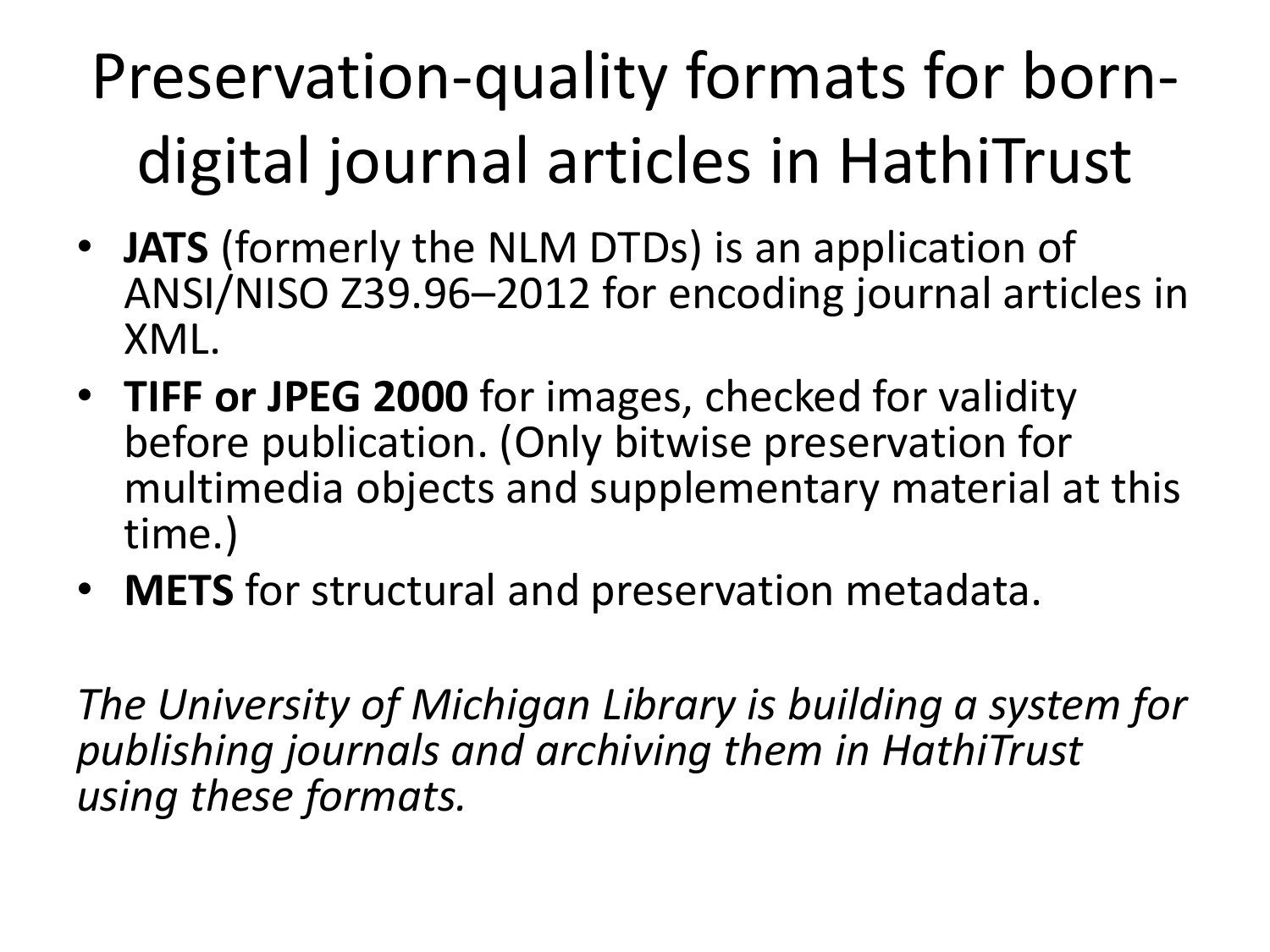#### mPach: what are we creating?

- modular platform
- tightly coupled with the HathiTrust repository
- for open-access journals
- all you need to publish and preserve an OA journal
- will integrate with Open Journal Systems (OJS)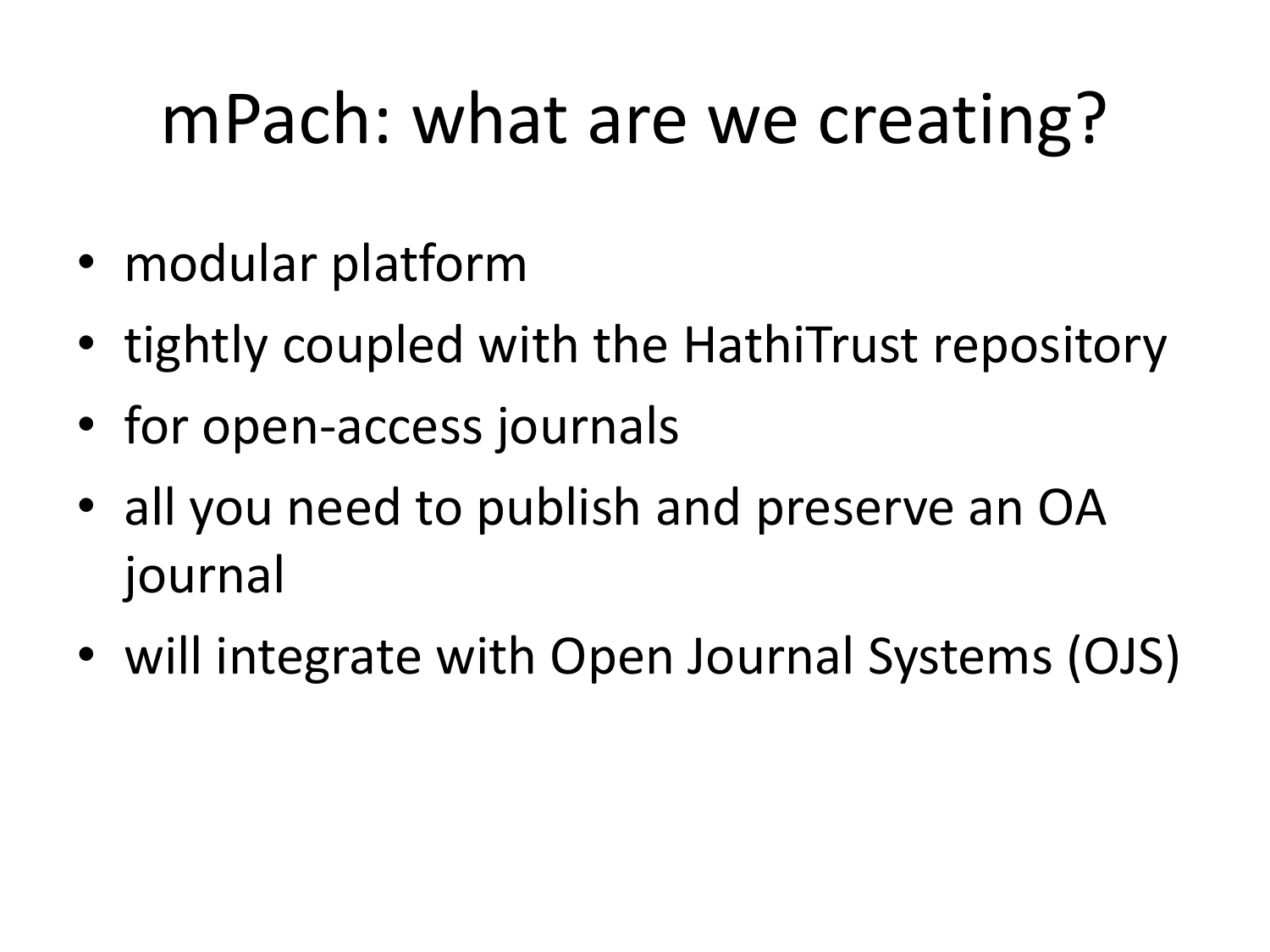

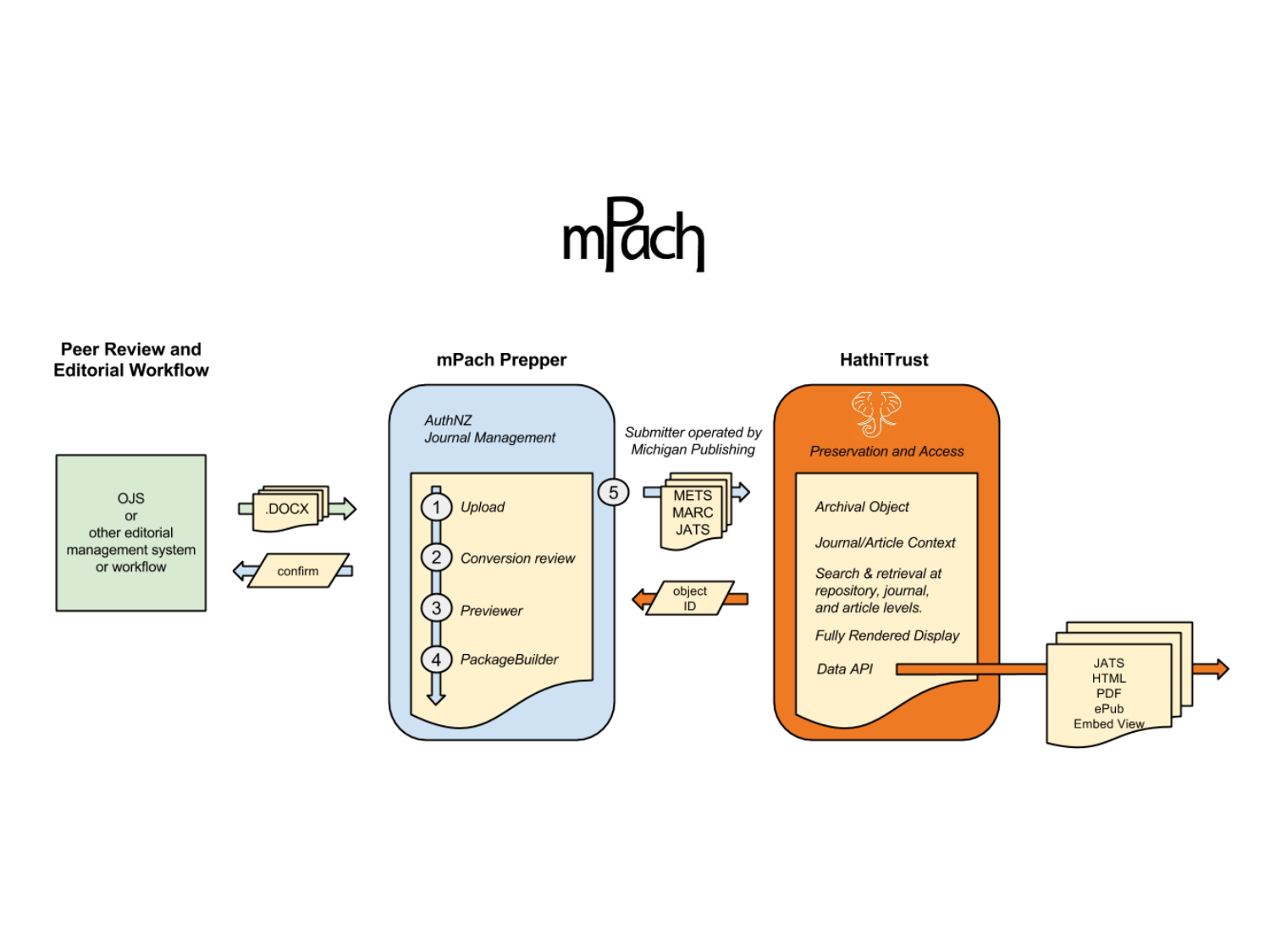### When can Luse it?

- Will be open source, but ...
	- We've still got quite a bit of development to do, so it's not ready to use yet!
	- Once U-M Library works out policy for sharing sourcecode, we'll do so in case others want to contribute even while we're still actively developing.
	- Requirement to authenticate ingest mean that Michigan Publishing will need to mediate ingest by hosting the Submitter component.
- We plan to offer it as a hosted service (shared infrastructure for scholarly publishing!) rather than just providing open-source software.
- We need to determine how membership in HathiTrust will affect your rights to deposit content.